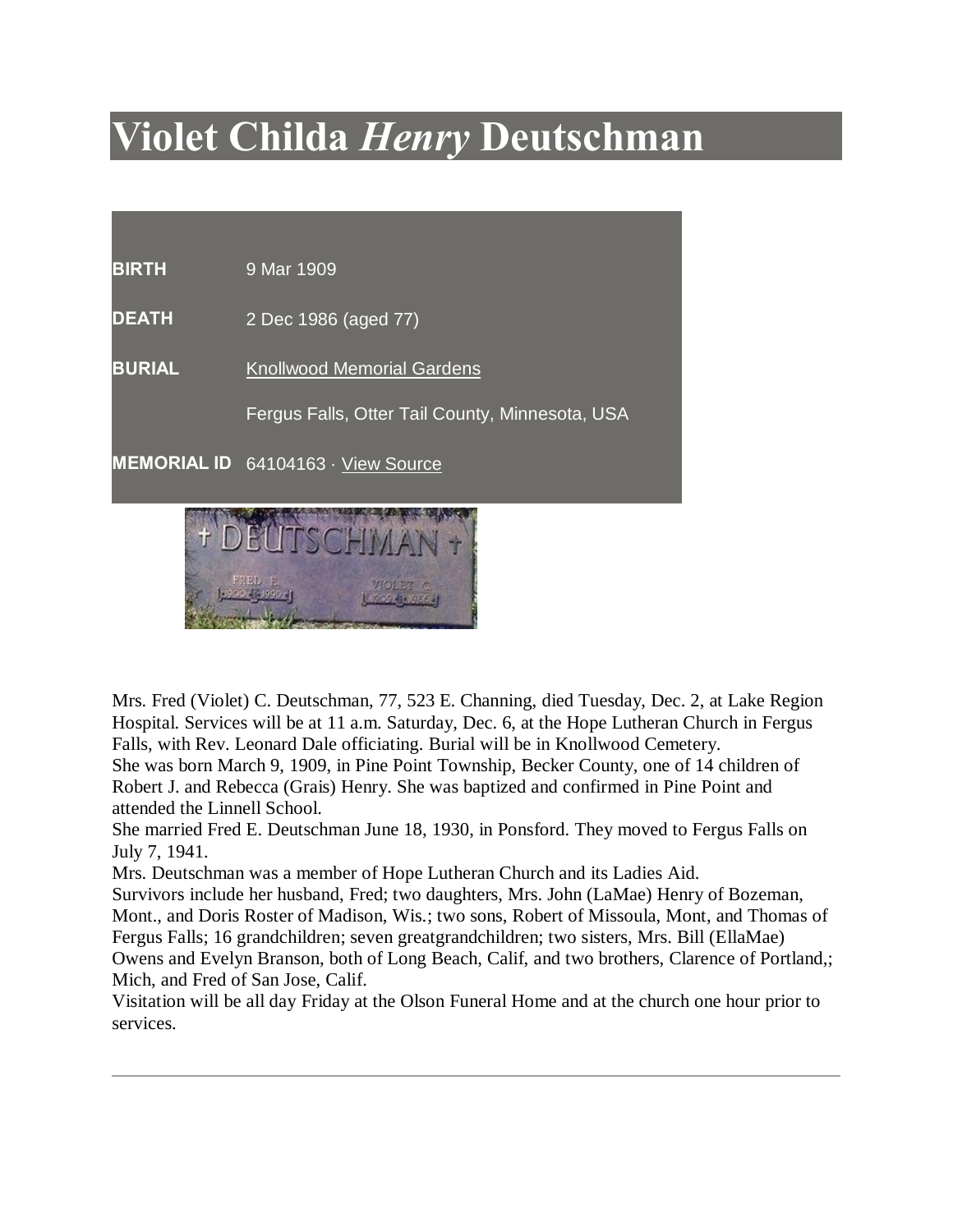## **Family Members**

**Parents**